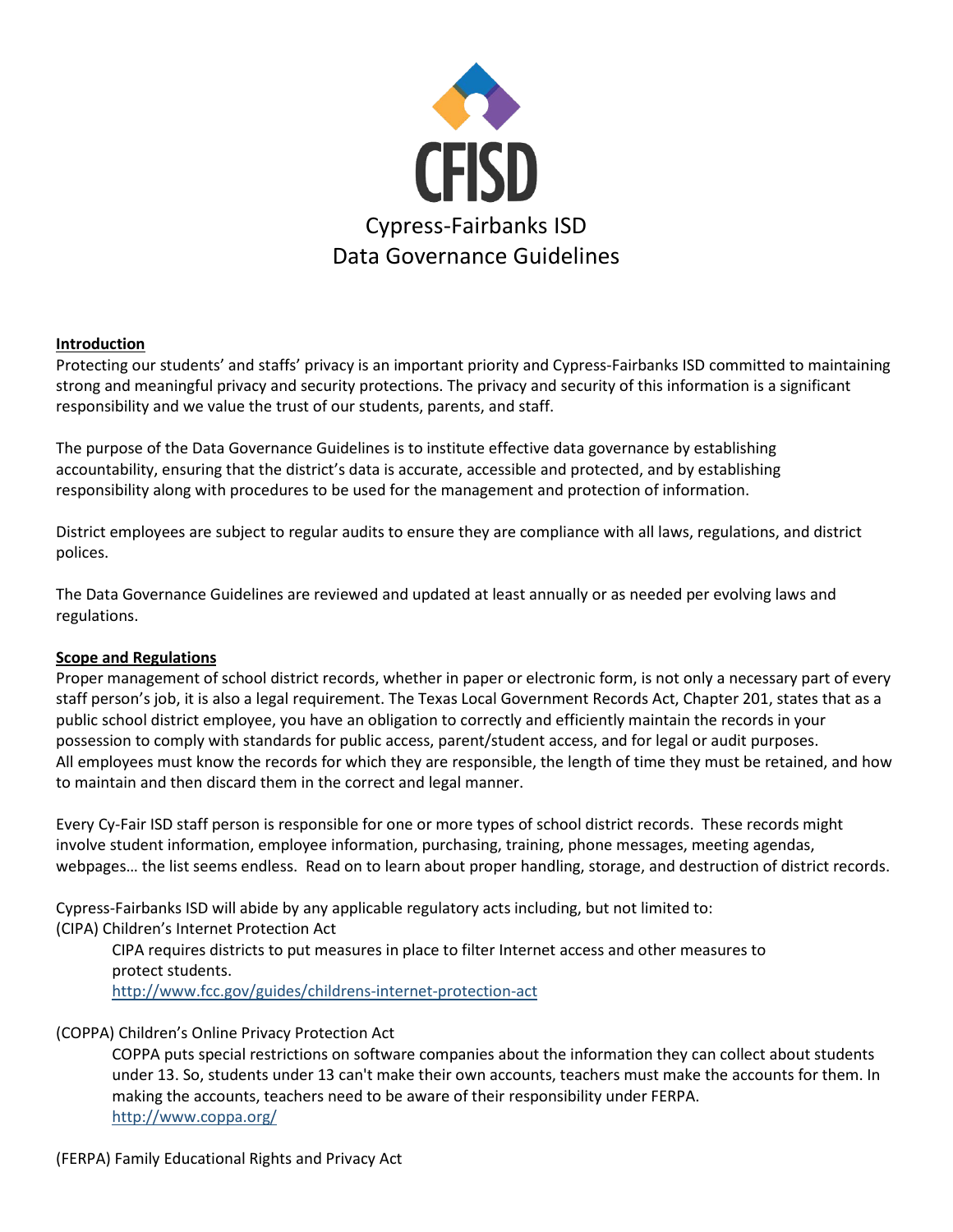FERPA requires that schools have written permission from the parent or guardian in order to release any information from a student's education record. So the most important thing is that, with some very specific exceptions, you shouldn't be sharing student information with apps and websites without parent permission.

<http://www2.ed.gov/policy/gen/guid/fpco/ferpa/index.html>

- (HIPPA) Health Insurance Portability and Accountability Act Used to measure and improve the security of health information. <http://www.hhs.gov/ocr/privacy/hipaa/understanding/>
- (PCI DSS) Payment Card Industry Data Security Standard This covers the management of payment card data. <http://www.pcisecuritystandards.org/>
- (PPRA) Protection of Pupil Rights Amendment Gives parents and minor students' rights regarding surveys, collection and use of information for marketing purposes, and certain physical exams. <http://www2.ed.gov/policy/gen/guid/fpco/ppra/index.html>

The Texas State Library and Archives Commission (TSLAC) sets the required minimum standards for records management in local governments. The commission has created RETENTION SCHEDULES which Cy-Fair ISD must follow in order to comply with the law. These schedules list the types of records that a school district is required to keep, and specifies the amount of time we are required to maintain that type of record. This requirement is addressed in our Board Policy CPC (Legal) and CPC (Local).

# **Data Retention Periods**

Using the TSLAC requirements, the Cy-Fair ISD Records Center posts retention requirements for most district records on the intranet, https://inside.cfisd.net/departments/records.

# **What is a record and why do we care?**

According to Texas Local Government Code Section 201.003, a School District record:

- Documents the transaction of district activity and business
- Is created or received by a school district staff person or board member
- Is a record whether open (available for public access) or closed
- May exist in any medium paper, electronic, photo, film, etc.

## **Types of Storage**

- Paper / Hard Copy
- On-Site Campus/Department
- Off-Site at Records Center
- Electronic
- District Network Drive (S:/, H:/)
- Districtwide Database (EX: Laserfiche, E-School, Groupwise)
- No storage of district records on removable disk or hard drives.

School records DO NOT include extra copies of the original document, blank forms, or stocks of publications.

The process of managing records is important for the following reasons:

- Improves access to information.
- Controls the amount of materials taking up valuable office, server or cloud space.
- Reduces operating costs.
- Minimizes litigation risks.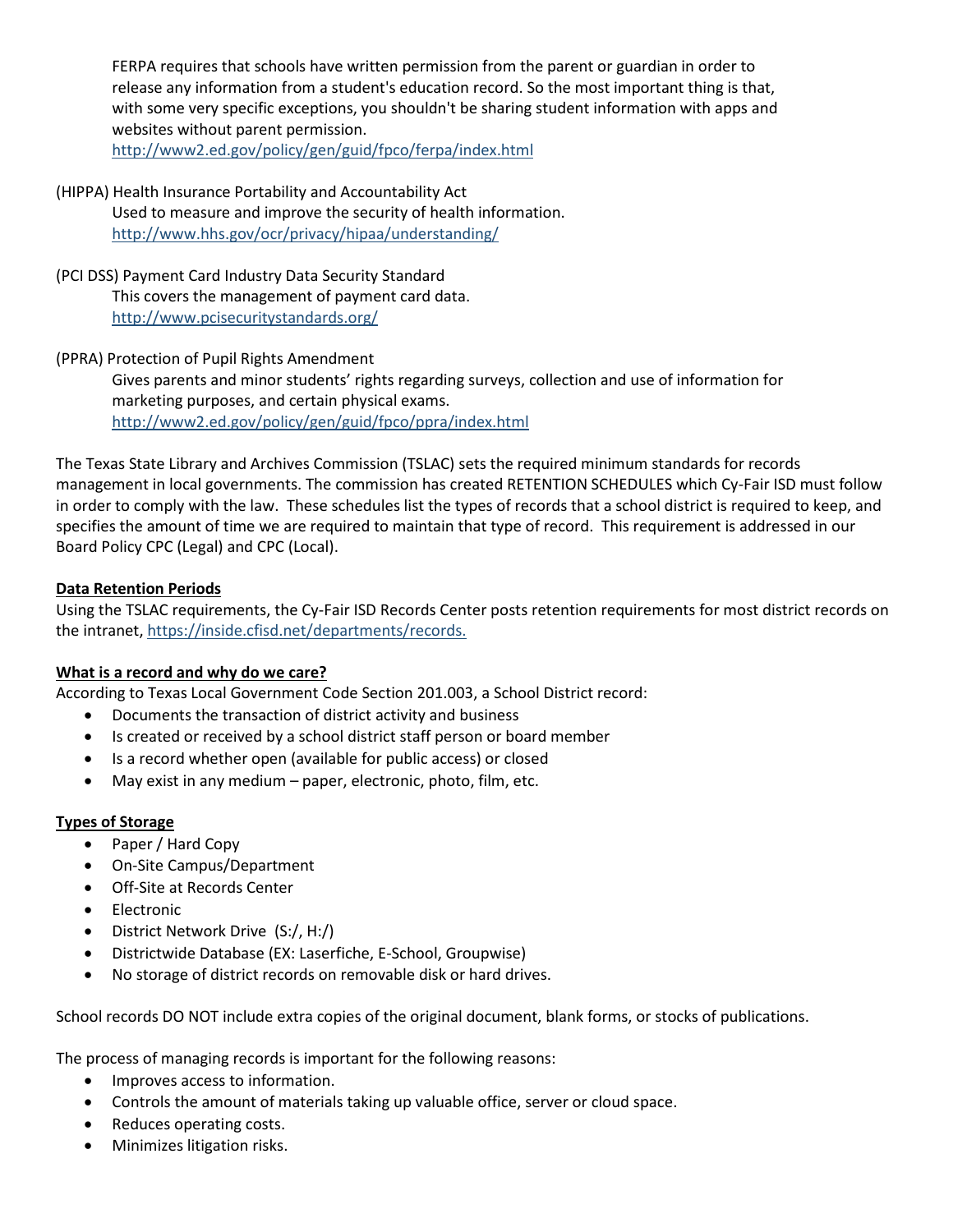Safeguards vital information.

## **Retention Terms and Guidelines**

"Retention" - The minimum amount of time we are legally required to keep a record.

"TEXAS STATE Library and Archives Commission" - Agency responsible for setting and maintaining state standards for records retention.

"Retention Schedule" - A document that lists the record series of an organization, with mandatory minimum retention periods for each records series.

"Records Series" - A group of records, all with the same function, regardless of format Examples of record series:

- Construction Records
- Correspondence
- Academic Records

Schedules of the most common School District records are found at inside.cfisd.net (choose "depts," then "Records Center")

The intranet page does not list every category of record. If you or your department requires the retention schedule for more specific records, it is your responsibility to contact the District's Records Manager, recordsdept@cfisd.net, to obtain that information. A retention schedule specific to your department or area of responsibility can be created for your use.

# **Electronic Storage of District Records**

Things to remember:

- At least one other person should be aware of your file location and system.
- These should ALWAYS be filed in a network drive.
- Use a folder system (usually by year) that allows easy access and easy deletion when the time comes.
- When scanning items into network electronic storage, the original paper copy may be destroyed. BUT Please make this decision with care!

# **Email Retention**

CFISD retains all incoming and outgoing email in either your Outlook account, or the GWAVA archiving system. A program is in place to permanently delete district email after 5 years.

Most email does not have a long retention requirement.

You may or may not have direct access to all 5 years of your email.

If you receive or send email that contains the RECORD COPY of items that have a long retention requirement (more than 5 years), it will be necessary for you to store that email in another way.

Printing the email and filing the paper copy OR scanning the copy or otherwise creating a pdf for filing on a network drive are the two options we suggest for keeping email long term.

Much of our school district business is conducted through email correspondence, and these emails are considered School District records. In order to adequately comply with most retention requirements, Cy-Fair ISD maintains our email database for a period of 5 years. During that period, any email that you have created or received through the district's Microsoft Outlook system is retrievable.

If you are responsible for records that require a retention longer than 5 years, and if those records are stored only in email form, it will be necessary for you to save those records in a different format. (Print a paper copy of the item and file it, or otherwise electronically save it for the required period of time.)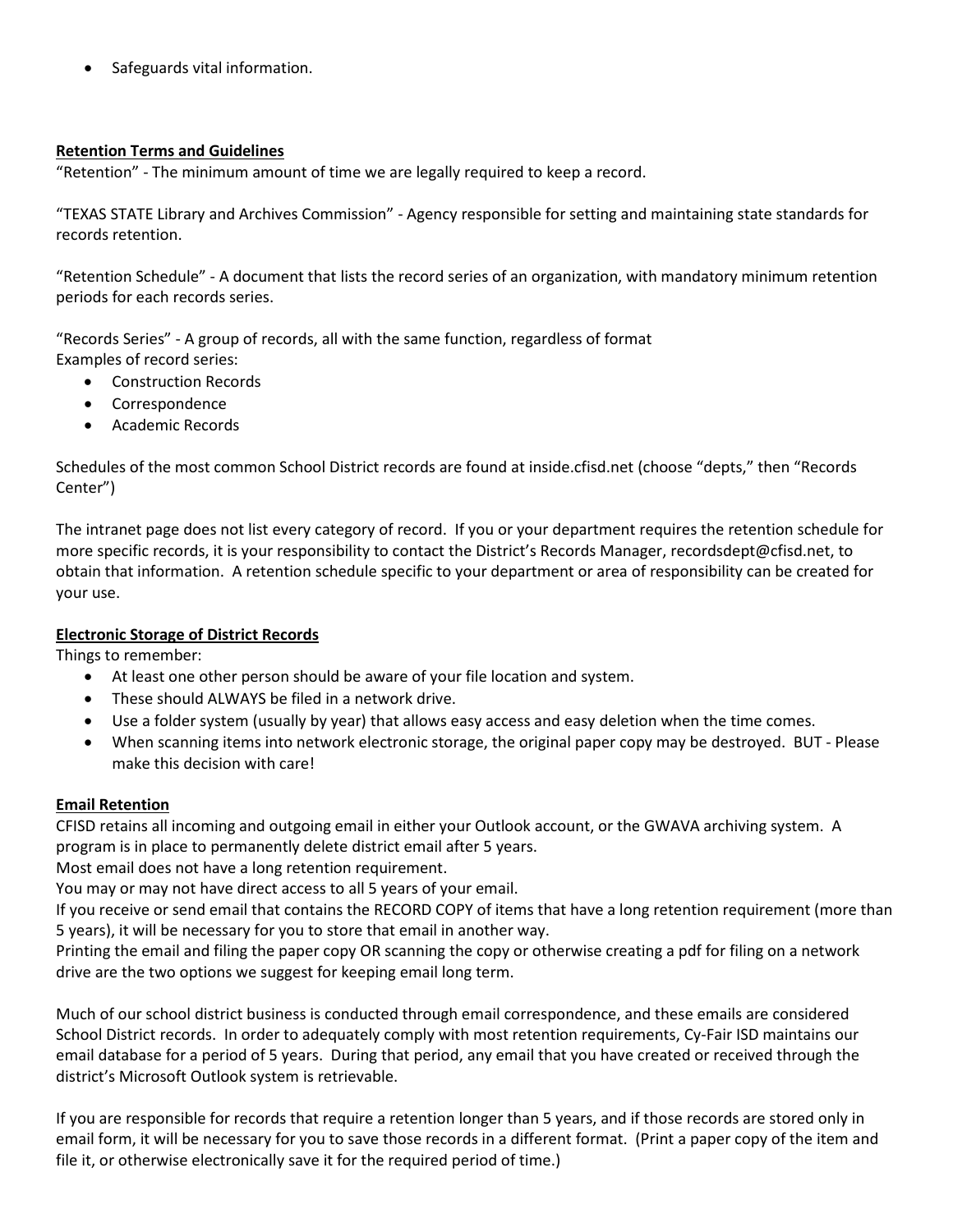# **Safe Storage Practices**

Whether the records you hold are in paper or electronic form, it is important to use safe storage practices. The following are considered safe storage practices:

- Use a filing system (usually by year) which allows for easy access, and for removal of records when the time comes for destruction, deletion, or off-site storage.
- At least one other staff person should be aware of the location and filing system for your records, whether or not they have direct access.
- Electronic records must always be stored on a network drive such as H: or S: , or on a Cy-Fair ISD database system, such as E-School or Laserfiche. These files are securely stored and are safe for records storage. Your Desktop, C: drive, or "My Documents" folders are susceptible to loss if your desktop or laptop computer fails.
- Make sure paper records are stored at least a few inches off of the floor, and are generally secure from flood, theft, accidental destruction, and other potential damage or loss.
- Be sure that the records you use, view or store are never accessible to unauthorized persons.

## **Securing Electronic Data at Rest**

CFISD servers offer end to end fault tolerance, ensuring all backups, updates, patches, are completed. Any sensitive information is stored with 256-bit encryption.

CFISD data servers are stored in a Tier 4 data center and can only be accessed by a authorized personnel. Sensitive data will not be stored on any unencrypted computer systems or USB devices.

## **Securing Electronic Data in Transit**

Sensitive information can only be gathered from within our district or by using authorized credentials with our login portal or VPN access.

Conditional access blocks users from logging into any accounts from outside of the United States.

All network closets remain locked and can only be accessed by authorized network personnel.

Sensitive information will not be sent through unencrypted email.

# **On-Site Storage**

Things to KEEP IN MIND:

- Use a filing system (usually by year) which allows for easy access, and for removal of records due for destruction or off-site storage.
- At least one other person should be aware of the location and filing system for your records, whether or not they have direct access.
- Make sure paper records are stored at least a few inches off of the floor, and are generally secure from flood, theft, unauthorized viewing, accidental destruction, and other potential damage or loss.
- Always keep sensitive information locked up.

## **Long-term Storage at the Records Center**

The Records Center accepts records:

- Listed in the schedule with a retention period of 4 years or longer.
- Packed by record year in proper-sized storage box(es).
- For which frequent access is no longer required.

## **Preparing Records for Storage**

- Obtain Records Center Storage boxes (15"x12"x10" Distribution Catalog #20-000001). The use of any container other that this standard box is not permitted.
- DO NOT pack tightly. Do not tape box lids.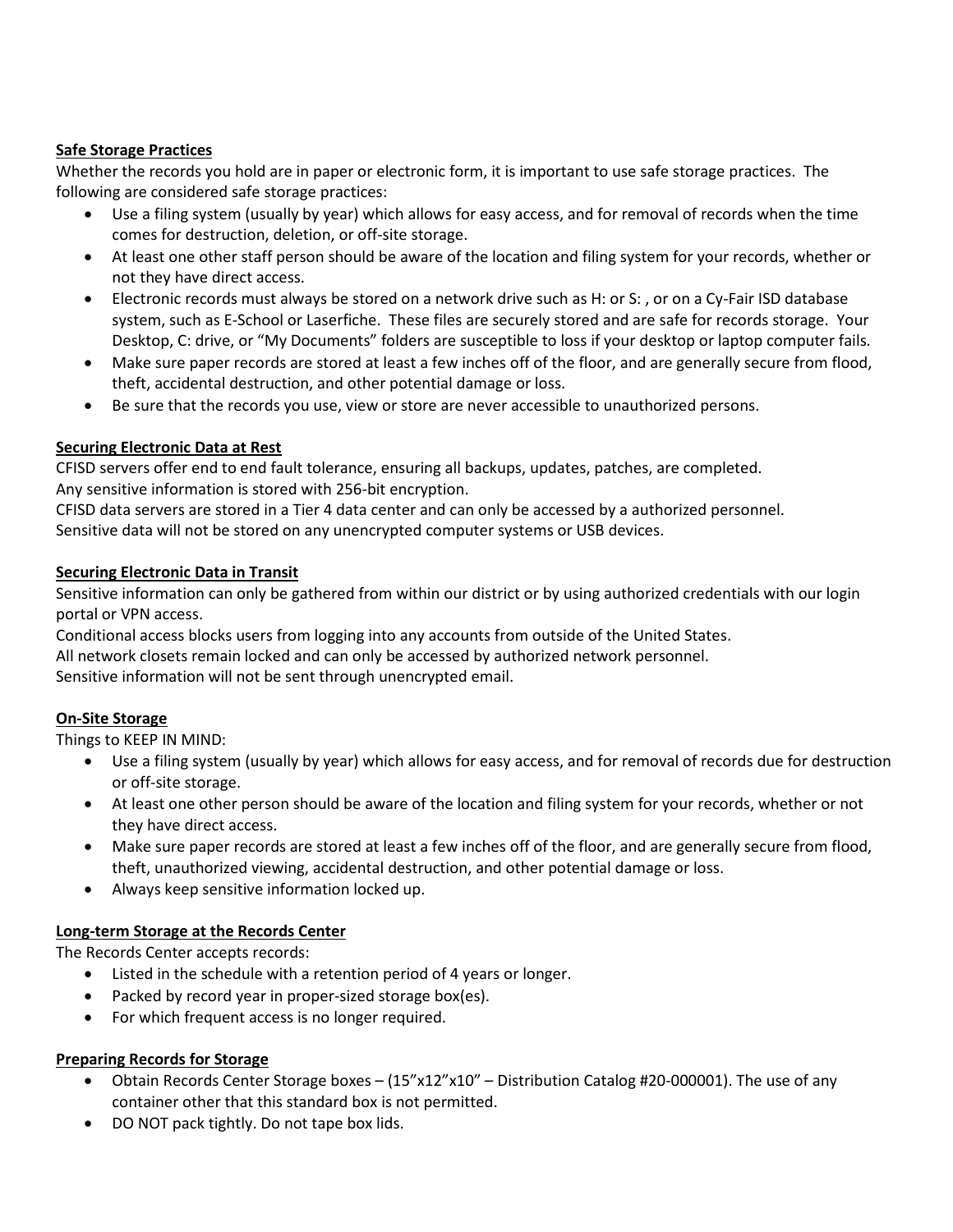- Pack only one record series and one school year, fiscal year, or calendar year (whichever applies) in each box or series of boxes.
- Mark boxes with a dark marker at one end of each box as follows:
	- o Number boxes consecutively and separately (Ex: for 2 boxes of finance records for 2010-11, label "1 of 2", and "2 of 2.")
	- o List record title & year of the records (Ex: 05/06 attendance audit)
	- o List your school or district department name.

## **Transfer of Physical Records**

- Place items in the required records storage boxes.
- Print Transfer of Records form from inside.cfisd.net. Fill out completely and fax or email to the Records Ctr.
- Place the boxes in a secure location. Tape a copy of the form on your box or stack of boxes. Pick-up is done by the distribution center staff and may take 2 weeks (longer in the summer).
- It may be necessary for you to save a more detailed description of the contents of each box. Keep this in your office for use when/if records need to be retrieved.
- Obtain the Transfer of Records form from the intranet and fill it out completely and specifically…(Go through each blank.) Note that the label we create will match the information on this page, not what is written on the box. Any detailed listing of a box's contents for future reference should be kept by you, along with a copy of this form."

## **Records Destruction**

When your records have met their required retention period, it is important to destroy or delete them in a timely manner. District removal and destruction procedures are required when destroying paper records and other items if they:

1. Are record copies of an item listed on the District's retention schedule.

OR

2. Have personal identifiable information of a student/staff member.

The Records Department conducts a shredding program for this purpose. Boxes of paper records or pages with personally identifiable information must be picked up and taken to a central location where they are properly disposed of. Items not considered District records, and not containing personal information can simply be thrown away or recycled.

Please contact the Records Center at recordsdept@cfisd.net if your campus or department needs the current form to request pick-up, or if you need detailed information about this process.

# **Why dispose of records?**

- Creates physical space.
- Reduces operating equipment, storage supply, and personnel costs.
- Speeds up retrieval.
- Provides legal protection (when done properly).

## **When to Destroy Records**

Maintain a regular schedule. Don't wait until you run out of room but follow the retention schedule. It is illegal to destroy any record that is involved in ongoing litigation, public information request, or audit.

Shredding of any district record may NOT be done at campuses or in offices. This rule protects staff from liability & completes our requirement of knowing when a particular record has been destroyed.